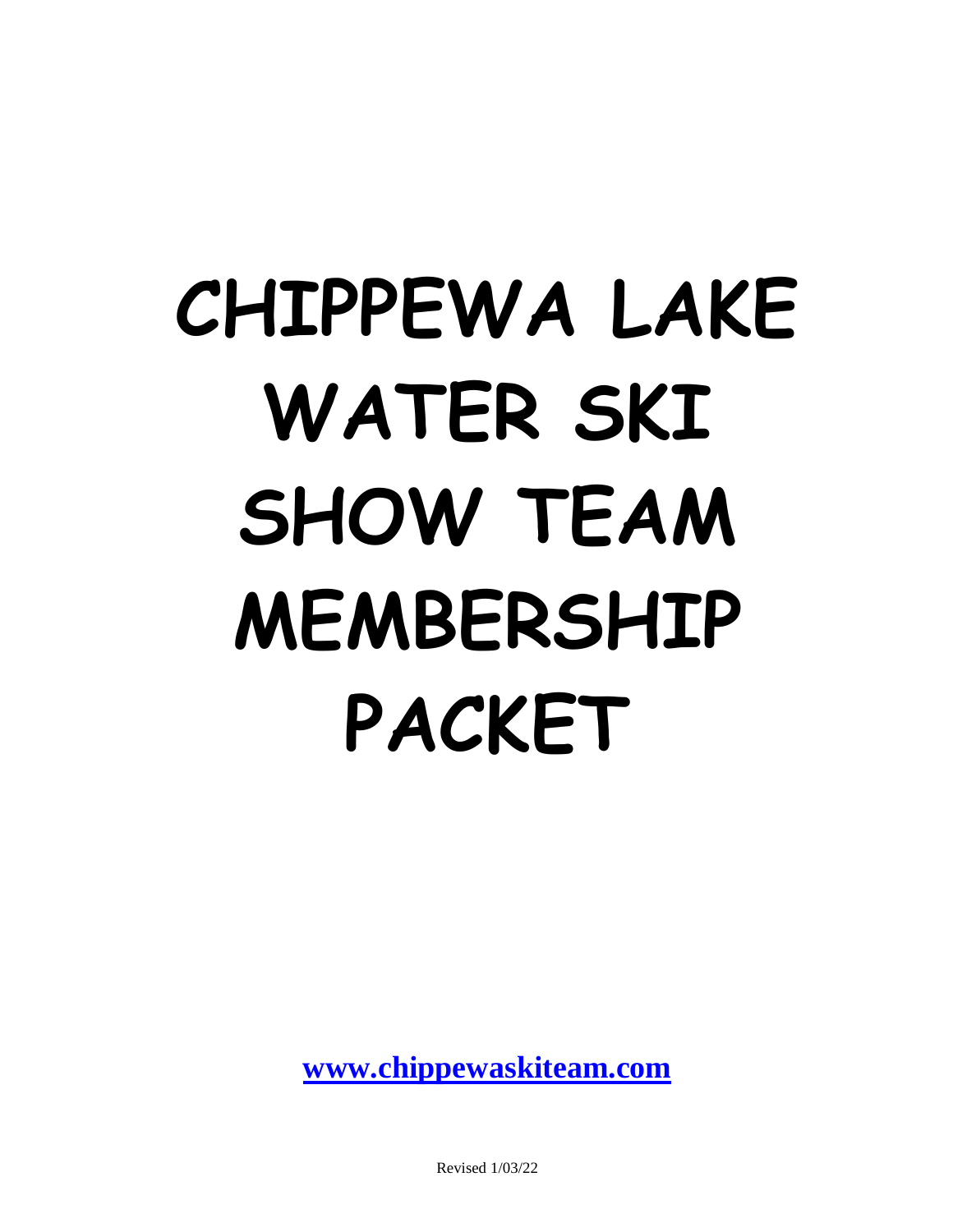# **Thank you for your interest in the Chippewa Lake Water Ski Show Team!**

# **Membership Benefits:**

- All members will have access to ongoing instruction both in skiing and supporting roles.
- Home/Developmental Team members have weekly instruction, open ski time and dedicated shows. Regular show and competitive opportunities for members meeting Competitive Team criteria.
- Boats, gas and basic ski equipment are provided by the team. Members are required to provide personal flotation devices and specialized equipment.
- All Home Team skiers are encouraged to attend practices, however, there are no attendance requirements at this level. Competitive Team members are responsible for attending all scheduled Show Team practices. Any absence must be cleared with the Show Director *prior to* practice.
- Opportunities are provided for off season physical conditioning and skill development during indoor practices.
- New member orientation.
- Dedicated dock and facilities.

**Membership Information:** Current and prospective members of the Chippewa Lake Water Ski Show Team must submit an application packet annually, as memberships expire on December 31. As an incentive to join early in the year, membership dues can be significantly discounted when applications are submitted by the dates noted on page 5 of membership packet. *IMPORTANT: CLWSST and USA Waterski memberships MUST be current prior to any participation in land/water practices and activities.*

**Membership Application Process:** Please complete the membership application and an adult and/or minor packet for each member, as appropriate. Proof of current USA membership is required and must be provided at the time membership documents are submitted. Return all documents with the appropriate membership and participation fees to the Membership Director.

**USA Water Ski Memberships**: The USA Water Ski Association is a non-profit, nationwide association, which supports and promotes safe water skiing on a professional organized basis. USA Water Ski memberships are valid for 12 consecutive months. This membership MUST be current in order to participate in any Team activities. Membership to USA Water Ski may be obtained online at [www.usawaterski.org.](http://www.usawaterski.org/) Please print your membership card to validate current membership.

Check List of Required Items:

\_\_\_\_\_\_\_\_\_\_\_ Membership Application and Participation Fee Agreement \_\_\_\_\_\_\_\_\_\_\_ Completed and signed Adult and/or Minor forms for *each* prospective member Proof of Safe Sport Certification through USA Water Ski & Wake Sports **EXECUTE:** Proof of USA Water Ski and Wake Sports Membership \_\_\_\_\_\_\_\_\_\_\_ CLWSST Dues Check \*\* **EXECUTE:** Participation Deposit Check \*\* noted in memo section (Support Staff members NOT required to submit participation deposit)

\*\*Please make checks payable to Chippewa Lake Water Ski Show Team or "CLWSST"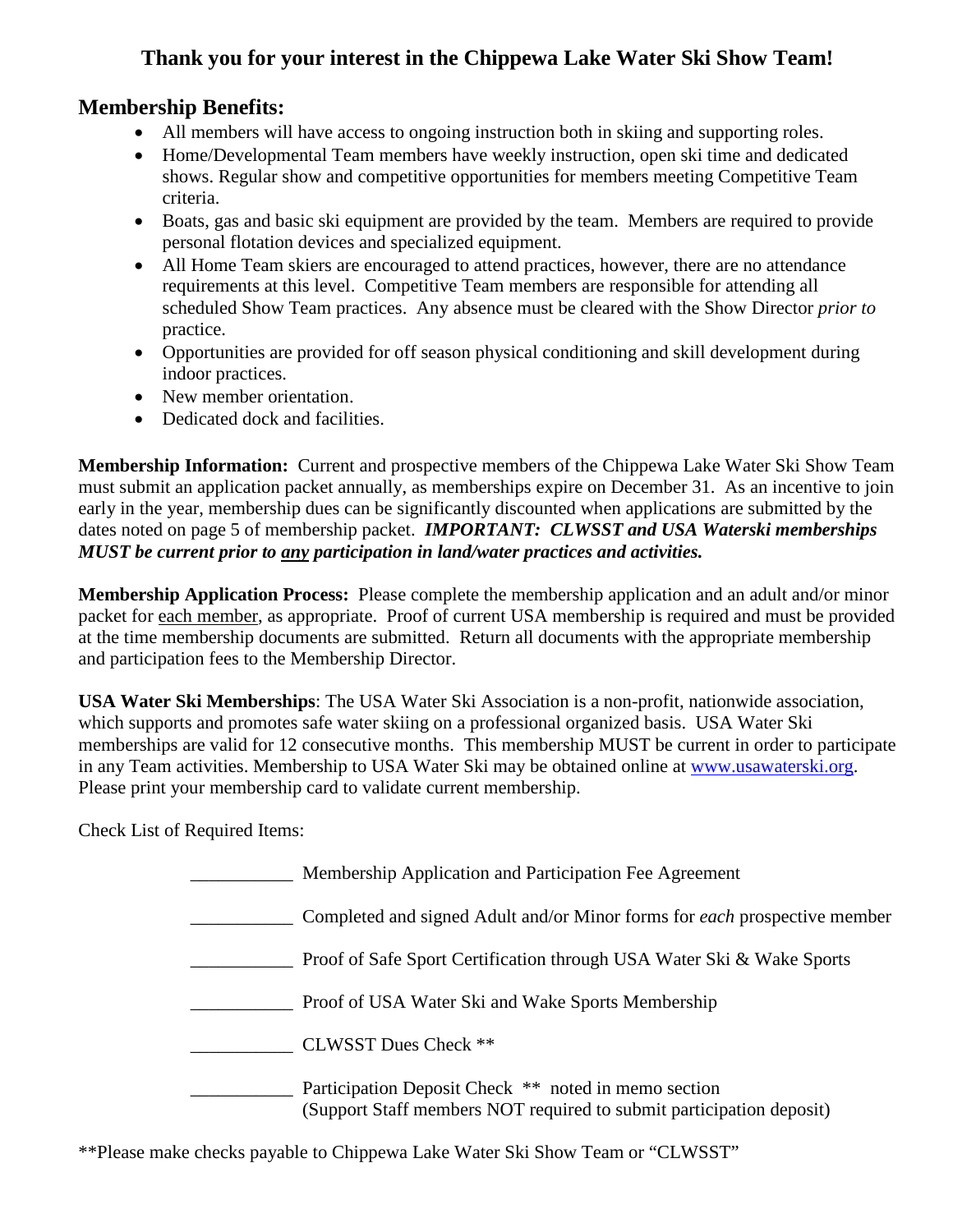# **Committee Descriptions:**

#### **Show Committee**

Show Committee is responsible for designing, writing, choreographing and producing the show. The Show Committee will use resources from other committees to support practices and performances.

#### **Safety Committee**

Safety Committee is responsible for maintaining team safety certification and safety equipment, provide team safety procedures and policies, procure safety equipment, provide and supervise team safety procedures, provide programs for members to obtain safety certifications and learn safety procedures. The Safety Committee chairperson will represent the Team at all competitions as the Team Safety Director.

#### **Membership Committee**

Membership is responsible for maintaining all membership documents for the Team, collecting membership dues, providing a roster to all members and the board, maintaining a list of all members in good standing, sponsoring new membership drives, managing the welcome procedure for new members and managing the new member mentor program.

#### **Fund Raising Committee**

This committee is responsible for providing and coordinating all team fund raising events, the team sponsor program, communicating all fund raising events with members, coordinating donation efforts at all team shows, and reporting all fund raising results to the treasurer and board of directors. The Fund Raising Committee will provide a yearly fund raising goal for the Team.

#### **Finance Committee**

This committee is responsible for providing all the financial statements required by the Team as a 501©3 organization, providing a yearly budget, coordinating an annual audit of Team financial statements, coordinating allocation of Team expenses, coordinating all Team bank deposits and paying the Team expenditures. The Finance Committee will work through the treasurer to provide all financial documentation requirements of the Team.

#### **Equipment Committee**

This committee is responsible for designing, making, maintaining and storing all team equipment. Requests for equipment will be forwarded to the Equipment Committee for design and priority in consideration of financial status. The Equipment Committee will provide the Board with cost estimates for each equipment request by the Team.

#### **Public Relations Committee**

This committee is responsible for communicating Team functions and events to local media, advertising Team shows, providing promotional materials for soliciting Team shows, and providing a Team spokesperson for all media opportunities.

#### **Home Team Committee**

This committee is responsible for providing coaching and mentoring for basic waterski and focused show skiing skills. Clinics will be organized to improve the level of expertise among Team members. Two developmental shows will be provided each season with additional performance opportunities immediately following competitive shows during Home Team Showcases. The Developmental Show committee will submit a budget request to support practices and performances.

#### **Event Committee**

This committee is responsible for maintaining the team calendar, making travel plans, and planning team events, etc.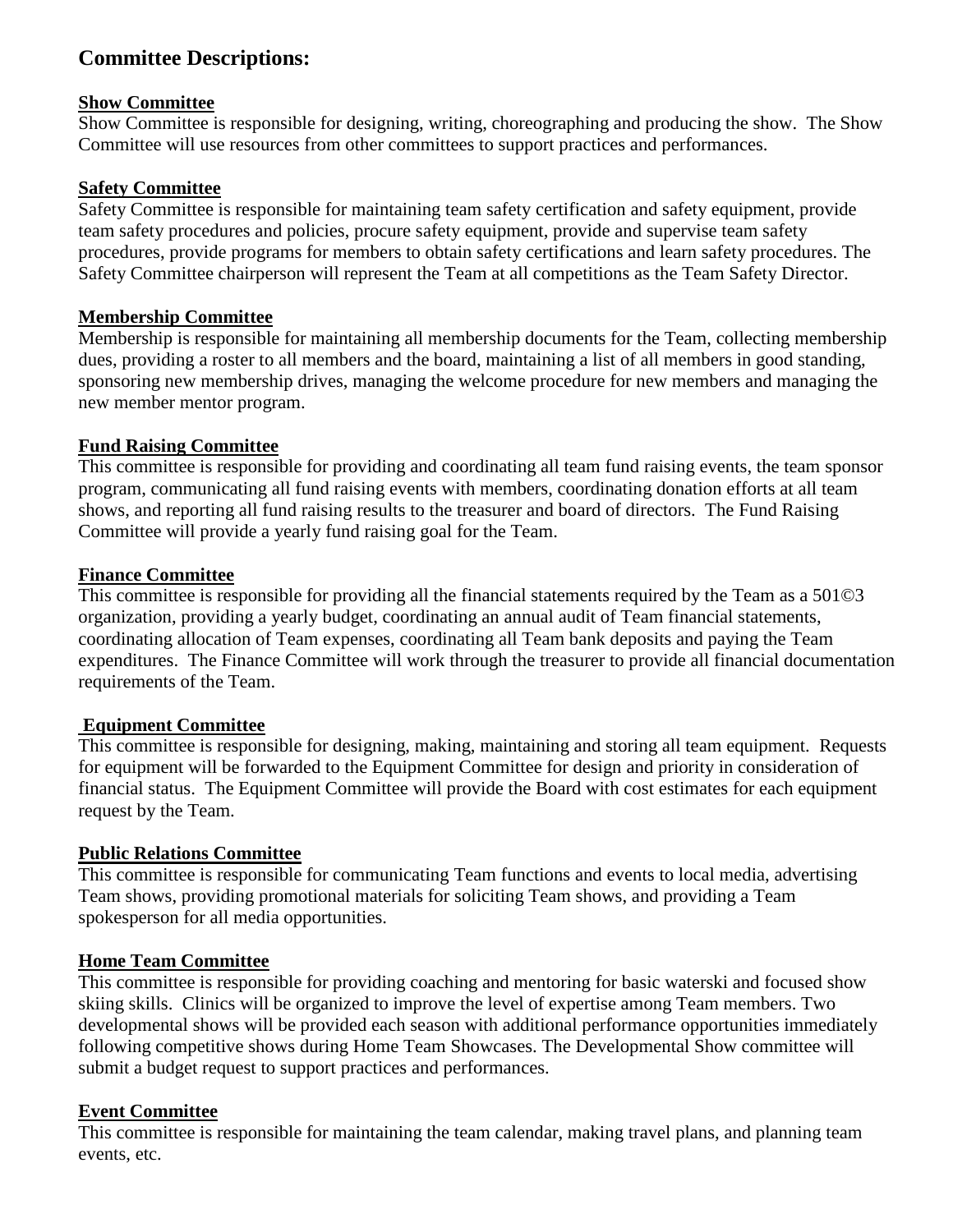# **Membership Application**

Please complete the following pages of the application. Return completed forms along with your membership fees to the Membership Director.

Each member of the *Chippewa Lake Water Ski Show Team* must be an **active member of the USA Water Ski Association. A copy of your membership card must be submitted to the membership director annually.** See attached forms for USA Ski Association or you may go to their web site at [www.usawaterski.org/join](http://www.usawaterski.org/join) to join and print USA membership cards. USA membership cards can be printed when you renew online.

*Any member joining after the completion of the show ski national tournament will remain a member for the following year, with dues and participation fees carrying over.* **Membership Dues are Non-Refundable.**

|                                                            |          |                                                                                                                           | $\mathsf{Zip}$                                                                                                                 |
|------------------------------------------------------------|----------|---------------------------------------------------------------------------------------------------------------------------|--------------------------------------------------------------------------------------------------------------------------------|
|                                                            |          |                                                                                                                           |                                                                                                                                |
|                                                            |          |                                                                                                                           |                                                                                                                                |
| <b>Individual Membership-</b>                              | \$190.00 | Pay before 3/1/2022 \$160.00                                                                                              |                                                                                                                                |
| <b>Single Parent Household</b><br><b>Family Membership</b> | \$260.00 | Pay before $3/1/2022$ \$ 220.00                                                                                           | Children 18-21 years old, who are students<br>and dependent(s) of parent/guardian are<br>included in the family membership.    |
| <b>Family Membership</b>                                   | \$330.00 | Pay before $3/1/2022$ \$280.00                                                                                            | Children 18-21 years old, who are students<br>and dependent(s) of parent/guardian(s) are<br>included in the family membership. |
| <b>Support Staff Membership \$75.00</b>                    |          | This is a full team membership, without skiing privileges.<br>No participation fee is required for Support Staff members. |                                                                                                                                |

**Please Print Clearly (Head of household/Individual)**

**Participation Deposit \$75 Single or \$100 Family. Please include a separate check for the Participation Deposit. This will be refunded at end of the season if participation and fundraising requirements are met.**

**Checks made payable to Chippewa Lake Water Ski Show Team.**

| <b>Mail to:</b> | <b>CLWSST</b>           |
|-----------------|-------------------------|
|                 | 160 Rockridge Road      |
|                 | Chippewa Lake, OH 44215 |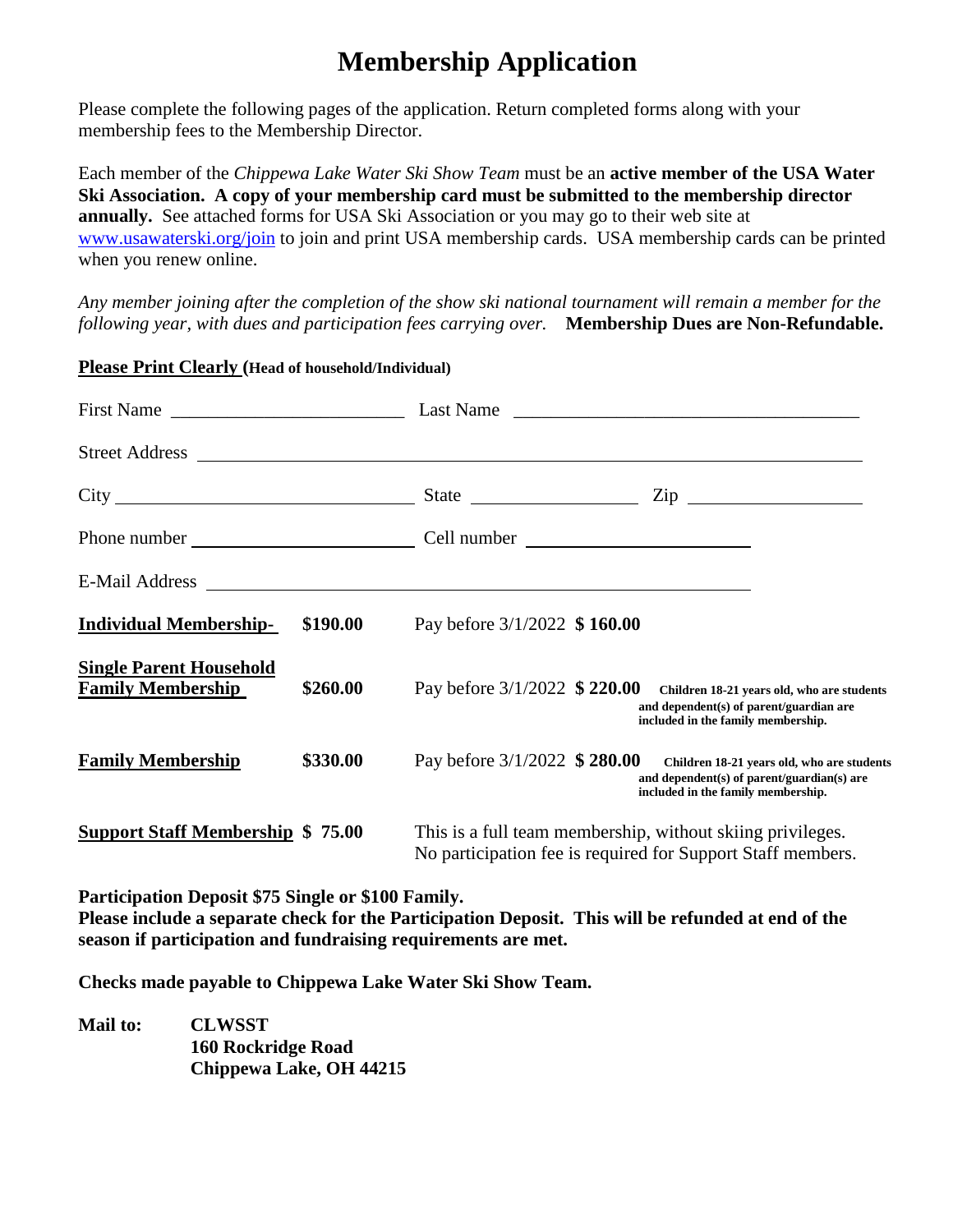## **PARTICIPATION DEPOSIT GUIDELINES**

A refundable Participation Deposit is required upon applying for membership. The Participation Deposit should be submitted on a separate check with notation "Participation Deposit" on the memo section of the check, made payable to the Chippewa Lake Water Ski Show Team or CLWSST. **The check will be returned at the end of the season if 4 out of 7 participation events AND fundraising requirements are met by the member.** 

*New members joining after Learn to Ski, are required to attend all but one of the remaining events after the date that they join.* 

- 1. Emerald Lake Clean-Up and Set-Up April 23, 2022
- 2. Chippewa Lake Beach Clean-Up and Show Dock In May 7, 2022
- 3. Learn To Ski June 12, 2022
- 4. Dinner Show TBD
- 5. Chippewa Lake Beach Tear-Down & Show Dock Out September 10, 2022
- 6. Emerald Lake Tear-Down Contract Contract Contract Contract Contract October 8, 2022
- 7. Serve one year as an active committee member

**FUNDRAISING:**

In addition to participation, fundraising will now be mandatory staring 2018. Each family/individual is required to:

- Fundraise a minimum of 2 of the follow events:
	- o Dinner show sell tickets– family 5 tickets and individual is 2 tickets.
	- o Super Bowl Squares sell 10 boxes
	- o Direct donation to ski team

*There are number of opportunities to fulfill the fundraising requirements. Families or individuals who have not meet the fundraising requirements by year end, participation deposit check will not be returned.*

**I/We agree, by our signature below, to the terms of the participation deposit and understand my deposit will be returned upon meeting participation and fundraising criteria as noted above.**

| <b>Head of Household/Individual Signature</b> | Parent Signature if Individual is under 18 |
|-----------------------------------------------|--------------------------------------------|

*The board has identified these key events to be necessary for our existence as a competitive water ski show team. It is important that we have participation from ALL members at these bare minimum work functions and fundraising in order for our team to continue to function.*

*If you cannot satisfy your participation requirement, your check will be cashed and your membership will be on probation should you decide to join the following year. If during this probationary year, you do not meet the participation requirements again, your membership for the following year will be declined.*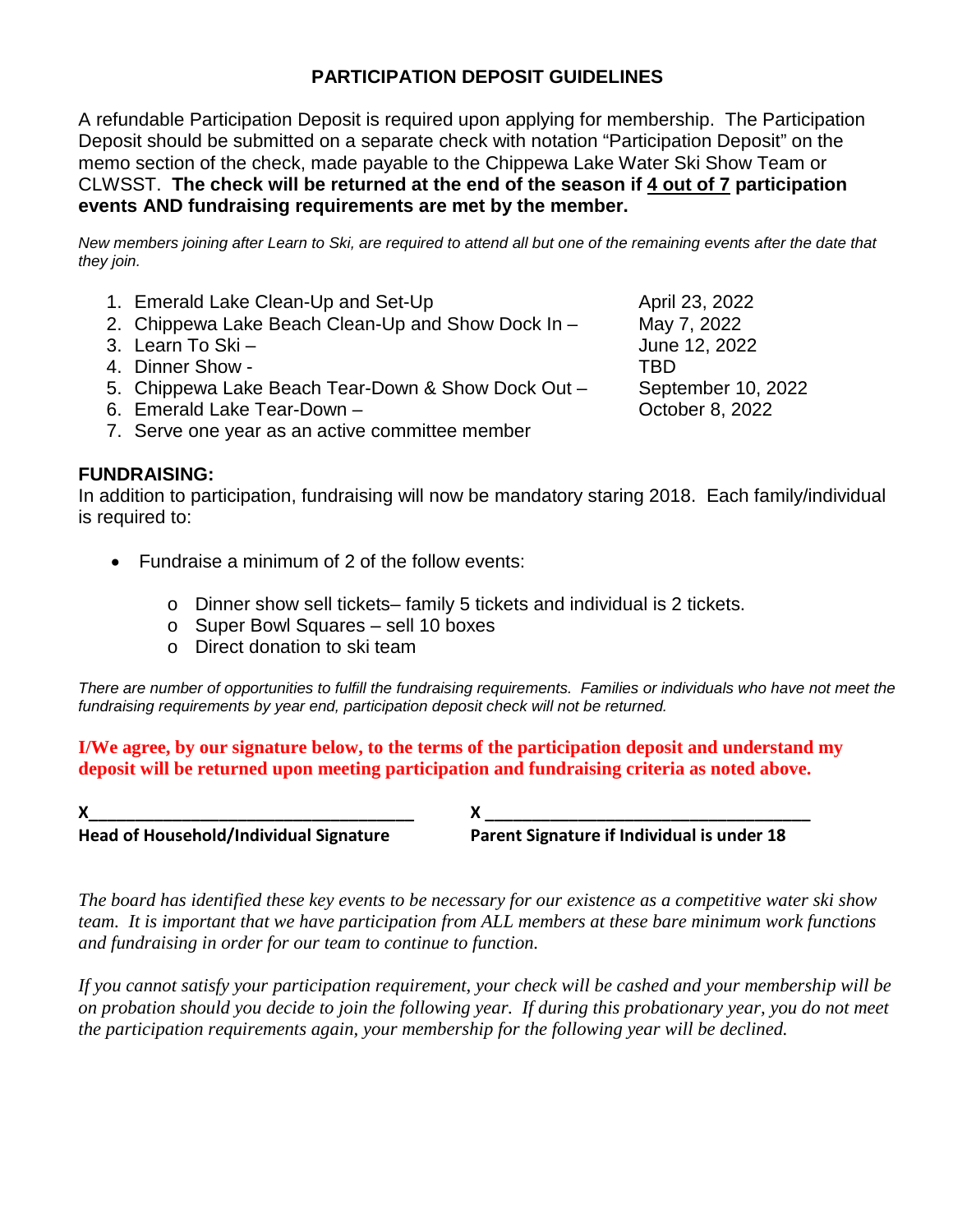#### **CHIPPEWA LAKE WATER SKI SHOW TEAM INC. PARTICIPANT WAIVER AND RELEASE OF LIABILITY, ASSUMPTION OF RISK AND INDEMNITY AGREEMENT Annual Membership Waiver Form for ADULTS (Age 18 or older)**

For and in consideration of the **Chippewa Lake Water Ski Show Team Inc**. and USA Water Ski, Inc. **("USA Water Ski")** allowing me/us, the undersigned, to participate in any USA Water Ski sanctioned event, including, but not limited to, any tournaments, clinics, shows, exhibitions, races, competitions, practices and related activities sanctioned by USA Water Ski **(the "Event" or "Events")**; I/We, for myself, and on behalf of my spouse, children, guardians, heirs and next of kin, and any legal and personal representatives, executors, administrators, successors and assigns, hereby agree to and make the following contractual representations pursuant to this Waiver and Release of Liability, Assumption of Risk and Indemnity Agreement **(the "Agreement")**;

**1.** I/We hereby represent that (i) I/We am/are at least eighteen (18) years of age or older; (ii) I/We am/are in good health and in proper physical condition to participate in the Event; and (iii) I/We am/are not under the influence of alcohol or any illicit or prescription drugs which would in any way impair my ability to safely participate in the Event. I/We agree that it is my sole responsibility to determine whether I/We am/are sufficiently fit and healthy enough to participate in the Event, that I/We am/are responsible for my own safety and well being at all times and under all circumstances while at the Event site.

**2.** I/We understand and acknowledge the risks and dangers associated with participation in the sport of water skiing and related water sport disciplines, including without limitation, the potential for serious bodily injury, permanent disability, paralysis and loss of life; loss of or damage to equipment/property; exposure to extreme conditions and circumstances; contact with other participants, spectators, boats, animals or other natural or manmade objects; dangers arising from adverse weather conditions; imperfect ski course conditions; water and surface hazards; equipment failure; inadequate safety measures; participants of varying skill levels; situations beyond the immediate control of the Event Organizers; and other undefined, not readily foreseeable and presently unknown risks and dangers **("Risks")**. I/We understand that these Risks may be caused in whole or in part by my own actions or inactions, the actions or inactions of others participating in the Event, or the negligent acts or omissions of the Released Parties defined below, and I/We hereby expressly assume all such Risks and responsibility for any damages, liabilities, losses or expenses which I/We incur as a result of my participation in any Event.

**3.** I/We agree to be familiar with and to abide by the Rules and Regulations established for the Event, including but not limited to the Competitive Rules adopted by USA Water Ski and any safety regulations established for the benefit of all participants. I/We accept sole responsibility for my own conduct and actions while participating in the Event, and the condition and adequacy of my equipment. I/We understand that the Event Organizers have the right to control or prohibit advertising material used, worn, or displayed by a participant at the site during the Event, and that they have also reserved the right to disqualify

anyone or deny participation in the Event for any reason they deem just and proper in their sole discretion.

**4**. I/We hereby Release, Waive and Covenant Not to Sue, and further agree to Indemnify, Defend and Hold Harmless the following parties**: Chippewa Lake Water Ski Show Team, its members & Directors**; **Owner(s) of Emerald Lake, Norton OH;** USA Water Ski, Inc., its members, clubs, associations, sport disciplines and divisions; National Show Ski Association (NSSA); the Event Organizers and Promoters, Sponsors, Advertisers, Coaches and Officials; Lake, Venue and Property Owners or Operators upon which the Event takes place; Boat Owners and Operators; Law Enforcement Agencies and other Public Entities providing support for the Event; and each of their respective parent, subsidiary and affiliated companies, officers, directors, partners, shareholders, members, agents, employees and volunteers **(Individually and Collectively, the "Released Parties" or "Event Organizers")**, with respect to any liability, claim(s), demand(s), cause(s) of action, damage(s), loss or expense (including court costs and reasonable attorneys fees) of any kind or nature **("Liability")** which may arise out of, result from, or relate in any way to my participation in the Event, including claims for Liability caused in whole or in part by the negligent acts or omissions of the Released Parties. I/We further agree that if, despite this Agreement, I/We, or anyone on my behalf, makes a claim for Liability against any of the Released Parties, I/We will indemnify, defend and hold harmless each of the Released Parties from any such Liabilities which any may be incurred as the result of such claim.

I/We hereby warrant that I/We am/are of legal age and competent to enter into this Agreement, that I/We have read this Agreement carefully, understand its terms and conditions, acknowledge that I/We will be giving up substantial legal rights by signing it (including the rights of my spouse, children, guardians, heirs and next of kin, and any legal and personal representatives, executors, administrators, successors and assigns), acknowledge that I/We have signed this Agreement without any inducement, assurance or guarantee, and intend for my signature to serve as confirmation of my complete and unconditional acceptance of the terms, conditions and provisions of this Agreement. This Agreement represents the complete understanding between the parties regarding these issues and no oral representations, statements or inducements have been made apart from this Agreement. If any provision of this Agreement is held to be unlawful, void, or for any reason unenforceable, then that provision shall be deemed severable from this Agreement and shall not affect the validity and enforceability of any remaining provisions.

|                                                                                     |  |      | Male | Female |
|-------------------------------------------------------------------------------------|--|------|------|--------|
| $x \overline{\phantom{a}}$                                                          |  |      |      |        |
| Individual or Head of Household Signature of Participant                            |  | Date |      |        |
| If Family Membership-Spouse Signature & Any Other Family Members 18 Years and Older |  |      |      |        |
|                                                                                     |  |      | Male | Female |
|                                                                                     |  |      |      |        |
| Spouse Signature of Participant                                                     |  | Date |      |        |
|                                                                                     |  |      | Male | Female |
|                                                                                     |  |      |      |        |
| Signature of Participant                                                            |  | Date |      |        |
|                                                                                     |  |      | Male | Female |
|                                                                                     |  |      |      |        |
| <b>Signature of Participant</b>                                                     |  | Date |      |        |
|                                                                                     |  |      | Male | Female |
| $x \underline{\hspace{1cm}}$                                                        |  |      |      |        |
| <b>Signature of Participant</b>                                                     |  | Date |      |        |

**For Family Memberships - See Next Page for Minor(s) Release**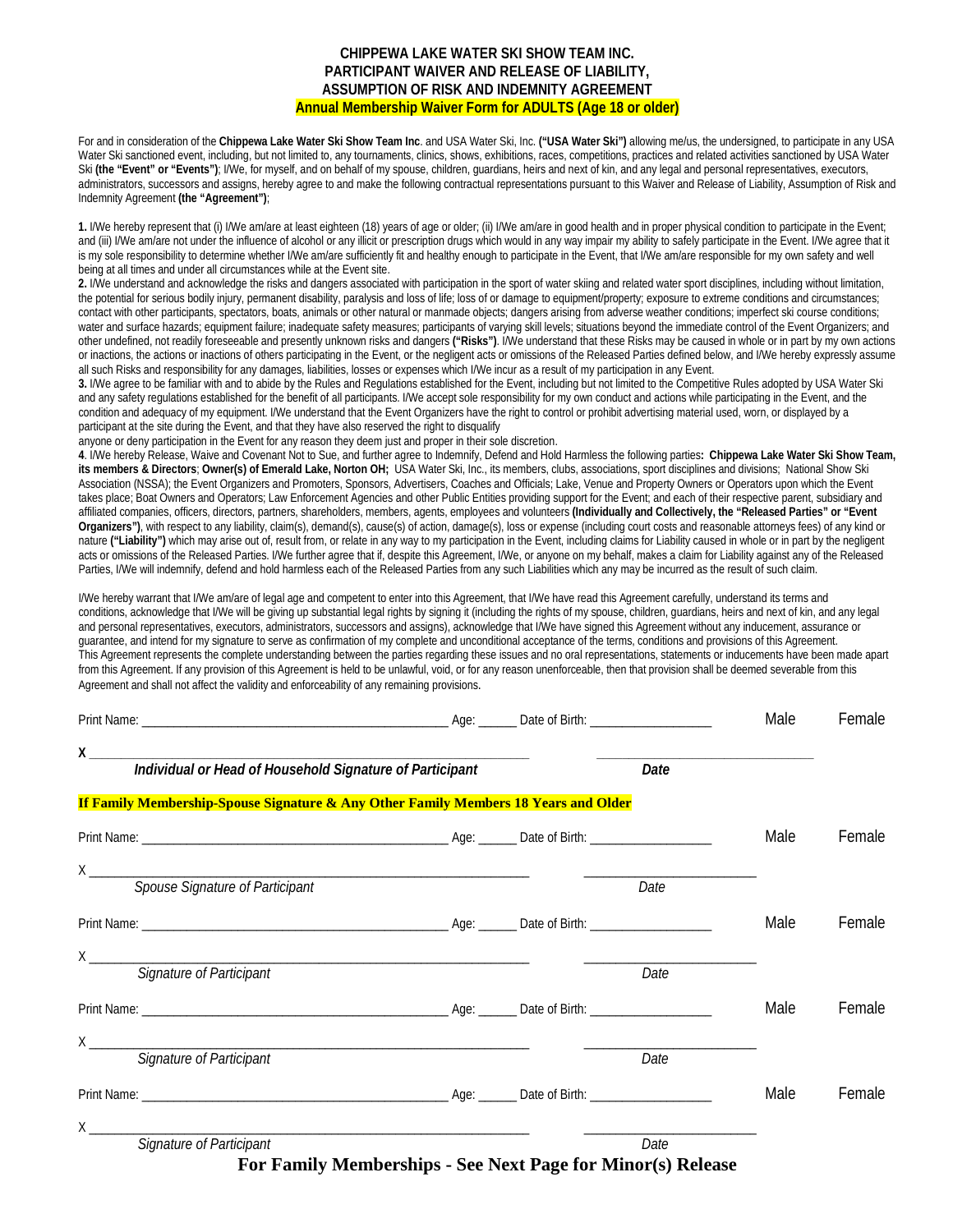#### **CHIPPEWA LAKE WATER SKI SHOW TEAM INC. PARTICIPANT WAIVER AND RELEASE OF LIABILITY, ASSUMPTION OF RISK AND INDEMNITY AGREEMENT Annual Membership Waiver Form for ALL MINORS (Under Age 18)**

For and in consideration of the **Chippewa Lake Water Ski Show Team Inc**. and USA Water Ski, Inc. **("USA Water Ski")** allowing the minor(s) identified below **(individually and collectively, "Minor")** to participate in any USA Water Ski sanctioned event, including, but not limited to, any tournaments, clinics, shows, exhibitions, races, competitions, practices and related activities sanctioned by USA Water Ski **(the "Event" or "Events")**; I, for myself, and on behalf of Minor, and the Minor's parents/legal guardians, heirs and next of kin, and any legal and personal representatives, executors, administrators, successors and assigns, hereby agree to and make the following contractual representations pursuant to this Waiver and Release of Liability, Assumption of Risk and Indemnity Agreement **(the "Agreement")**;

**1.** I hereby represent that (i) I am the parent or legal guardian of the Minor; (ii) the Minor is in good health and in proper physical condition to participate in the Event; and (iii) the Minor is not under the influence of alcohol or any illicit or prescription drugs which would in any way impair the Minor's ability to safely participate in the Event, and that I am responsible for the Minor's safety and well being at all times and under all circumstances while at the Event. **2.** I understand and acknowledge the risks and dangers associated with the Minor's participation in the sport of water skiing and related water sport disciplines, including without limitation, the potential for serious bodily injury, permanent disability, paralysis and loss of life; loss of or damage to equipment/property; exposure to extreme conditions and circumstances; contact with other participants, spectators, boats, animals or other natural or manmade objects; dangers arising from adverse weather conditions; imperfect ski course conditions; water and surface hazards; equipment failure; inadequate safety measures; participants of varying skill levels; situations beyond the immediate control of the Event Organizers; and other undefined, not readily foreseeable and presently unknown risks and dangers **("Risks")**. I understand that these Risks may be caused in whole or in part by the Minor's own actions or inactions, the actions or inactions of others participating in the Event, or the negligent acts or omissions of the Released Parties defined below, and on behalf of the Minor, I hereby expressly assume all such Risks and responsibility for any damages, liabilities, losses or expenses which I incur as a result of my participation in any Event.

**3.** I understand that the Minor is required to be familiar with and to abide by the Rules and Regulations established for the Event, including but not limited to the Competitive Rules adopted by USA Water Ski and any safety regulations established for the benefit of all participants. I accept sole responsibility for the conduct and actions of the Minor while he or she is participating in the Event, and the condition and adequacy of the Minor's equipment. I understand that the Event Organizers have the right to control or prohibit advertising material used, worn, or displayed by a participant at the site during the Event, and that they have also reserved the right to disqualify anyone or deny participation in the Event for any reason they deem just and proper in their sole discretion.

**4.** On behalf of the Minor, I hereby Release, Waive and Covenant Not to Sue, and further agree to Indemnify, Defend and Hold Harmless the following parties: **Chippewa Lake Water Ski Show Team Inc., its members and Directors; Owner(s) of Emerald Lake, Norton, OH;** USA Water Ski, Inc., its members, clubs, associations, sport disciplines and divisions; National Show Ski Association (NSSA); the Event Organizers and Promoters, Sponsors, Advertisers, Coaches and Officials; Lake, Venue and Property Owners or Operators upon which the Event takes place; Boat Owners and Operators; Law Enforcement Agencies and other Public Entities providing support for the Event; and each of their respective parent, subsidiary and affiliated companies, officers, directors, partners, shareholders, members, agents, employees and volunteers **(Individually and Collectively, the "Released Parties" or "Event Organizers")**, with respect to any liability, claim(s), demand(s), cause(s) of action, damage(s), loss or expense (including court costs and reasonable attorneys fees) of any kind or nature **("Liability")** which may arise out of, result from, or relate in any way to the Minor's participation in the Event, including claims for Liability caused in whole or in part by the negligent acts or omissions of the Released Parties. I f further agree that if, despite this Agreement, I, or anyone on the Minor's behalf, makes a claim for Liability against any of the Released Parties, I will indemnify, defend and hold harmless each of the Released Parties from any such Liabilities which any may be incurred as the result of such claim.

I hereby warrant that I am of legal age and authorized to enter into this Agreement on behalf of the Minor, that I have read this Agreement carefully, understand its terms and conditions, acknowledge that I will be giving up substantial legal rights by signing it (including the rights of the Minor, the Minor's parents/legal guardians, heirs and next of kin, and any legal and personal representatives, executors, administrators, successors and assigns), acknowledge that I have signed this Agreement without any inducement, assurance or guarantee, and intend for my signature to serve as confirmation of my complete and unconditional acceptance of the terms, conditions and provisions of this Agreement. This Agreement represents the complete understanding between the parties regarding these issues and no oral representations, statements or inducements have been made apart from this Agreement. If any provision of this Agreement is held to be unlawful, void, or for any reason unenforceable, then that provision shall be deemed severable from this Agreement and shall not affect the validity and enforceability of any remaining provisions.

|  | Male | Female |
|--|------|--------|
|  | Male | Female |
|  | Male | Female |
|  | Male | Female |
|  | Male | Female |

**X \_\_\_\_\_\_\_\_\_\_\_\_\_\_\_\_\_\_\_\_\_\_\_\_\_\_\_\_\_\_\_\_\_\_\_\_\_\_\_\_\_\_\_\_\_\_\_\_\_\_\_\_\_\_\_\_\_\_\_\_\_\_\_\_\_\_\_\_\_\_\_\_\_\_ \_\_\_\_\_\_\_\_\_\_\_\_\_\_\_\_\_\_\_\_\_\_\_\_\_\_\_\_\_\_\_\_\_\_\_\_\_** *Signature of Parent/Legal Guardian for Minor(s) Date*